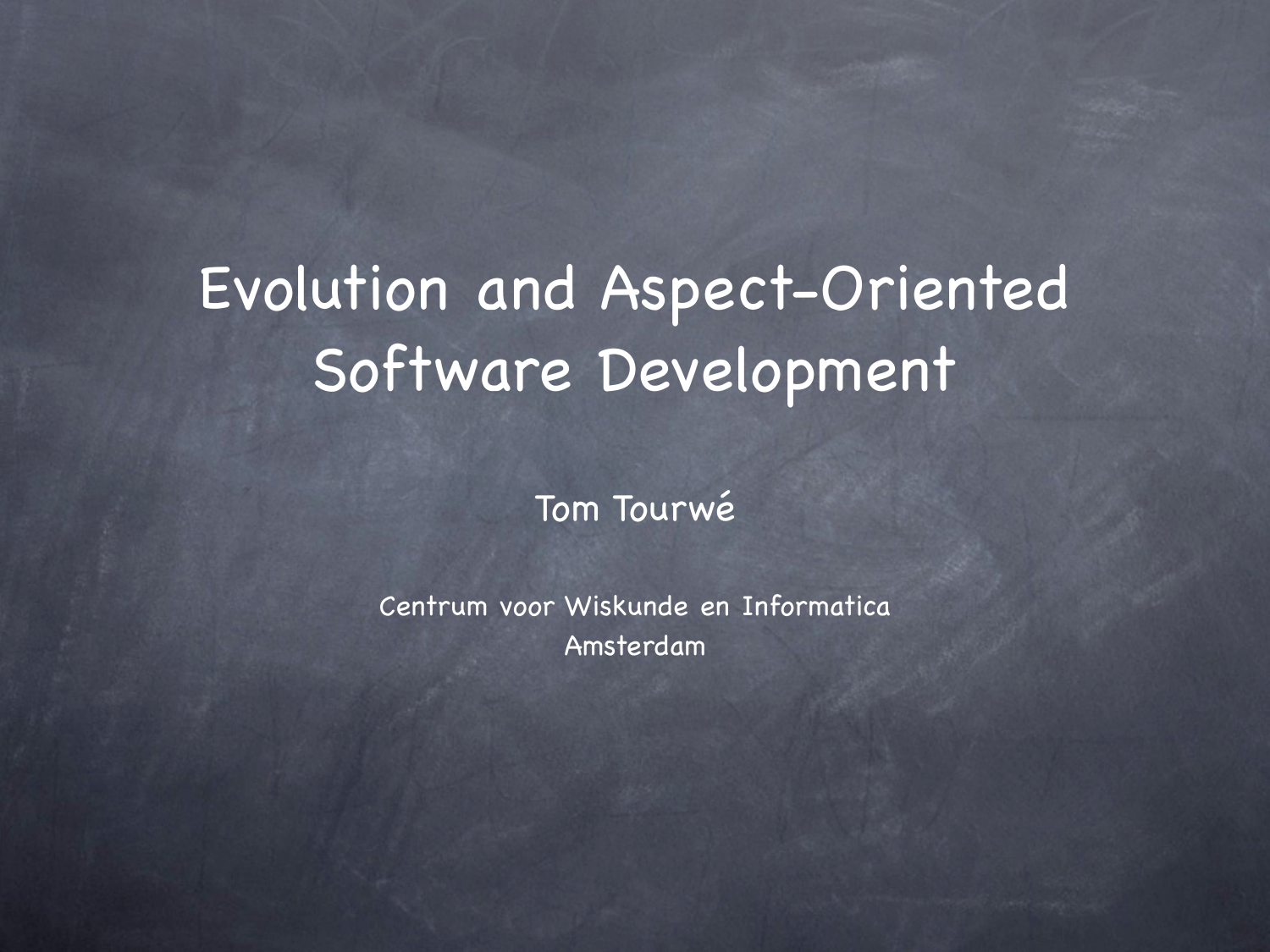## Two Main Issues

- Migration: evolving " ordinary" (objectoriented) applications into aspect-oriented applications
- Evolution: evolving aspect-oriented applications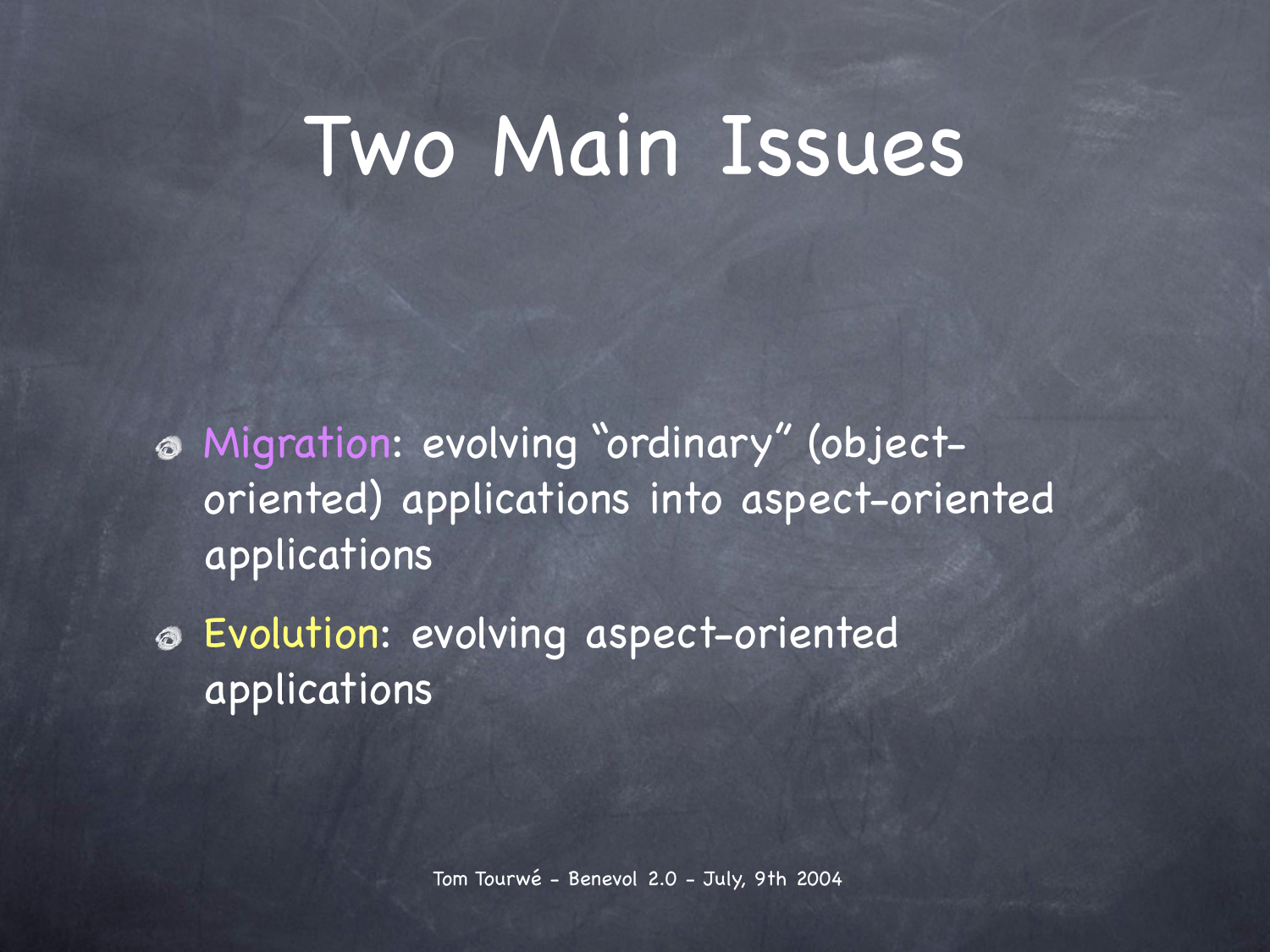# Migration Issues

Aspect mining identify crosscutting concerns in the source code Aspect extracting define aspects that implement the concerns, and remove them from the source code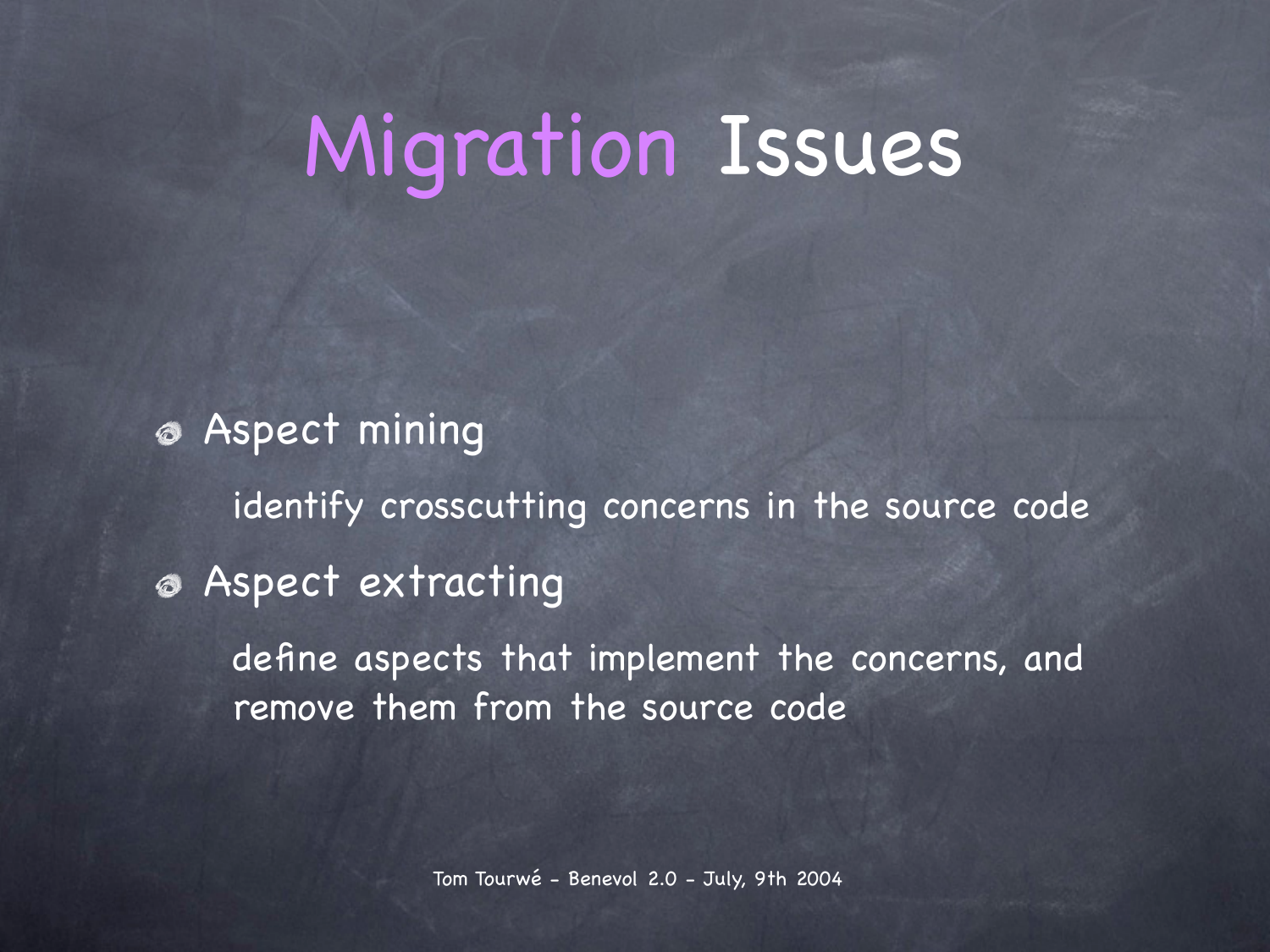### Migration Experiments Clone detection as an aspect mining technique?



Tom Tourwé - Benevol 2.0 - July, 9th 2004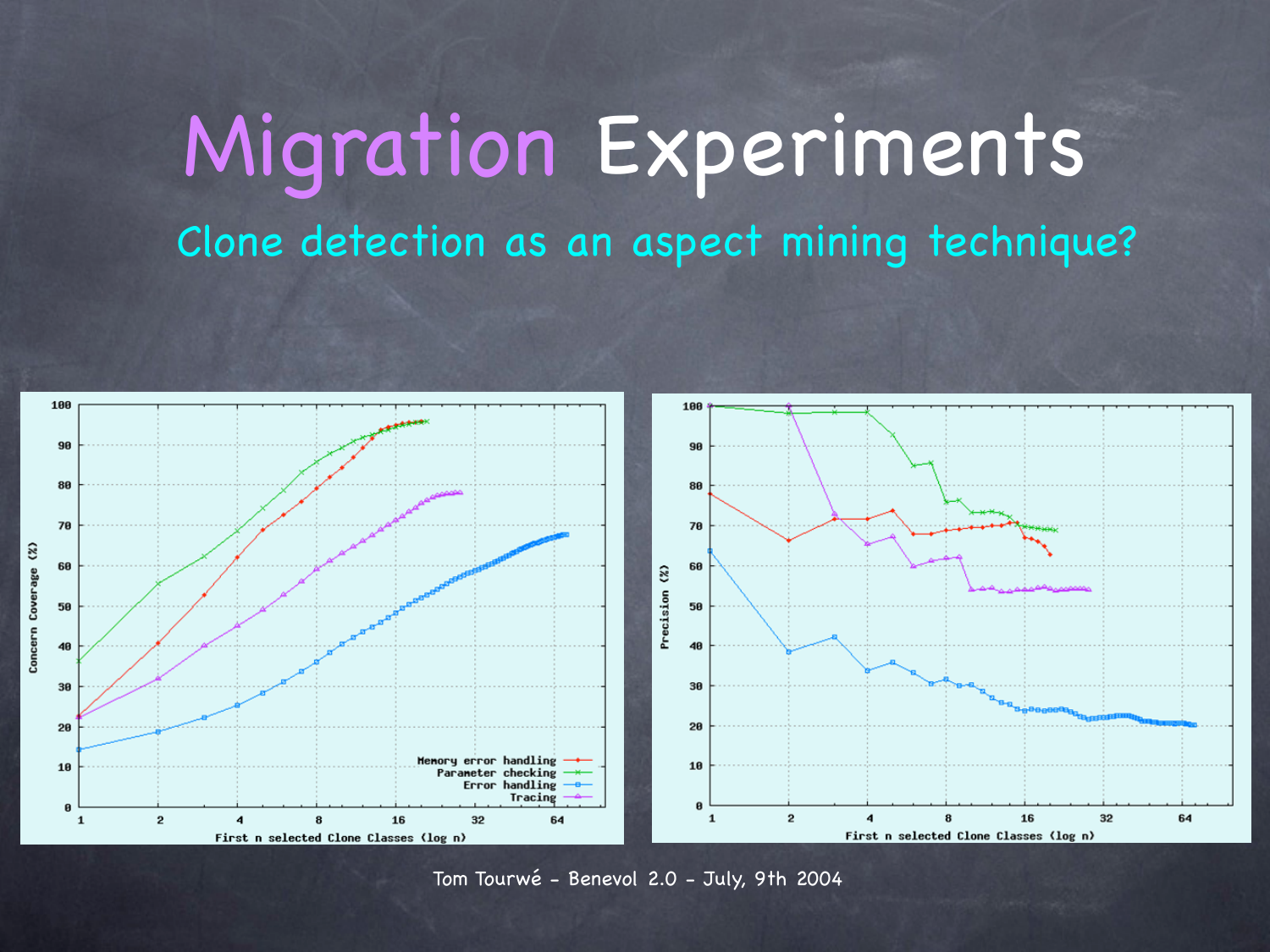#### Migration Experiments Evaluating benefits of AOSD & feasability of extracting aspects

| Parameter    | LoC  | LoC     | $\frac{9}{6}$ |                  |      |         |               |
|--------------|------|---------|---------------|------------------|------|---------|---------------|
|              | now  | aspects | reduced       |                  |      |         |               |
| in/out       | 1170 | 536     | 54            |                  |      |         |               |
| pointer      | 272  | 58      | 79            |                  |      |         |               |
| Total        | 1441 | 594     | 59            |                  |      |         |               |
|              |      |         | Parameter     |                  | LoC  | LoC     | $\frac{9}{6}$ |
|              |      |         |               |                  | now  | aspects | reduced       |
|              |      |         | input         |                  | 1115 | 548     | 51            |
|              |      |         | output        |                  | 424  | 262     | 38            |
| Tom Tourwé - |      |         | Total         | th <b>495439</b> |      | 810     | 47            |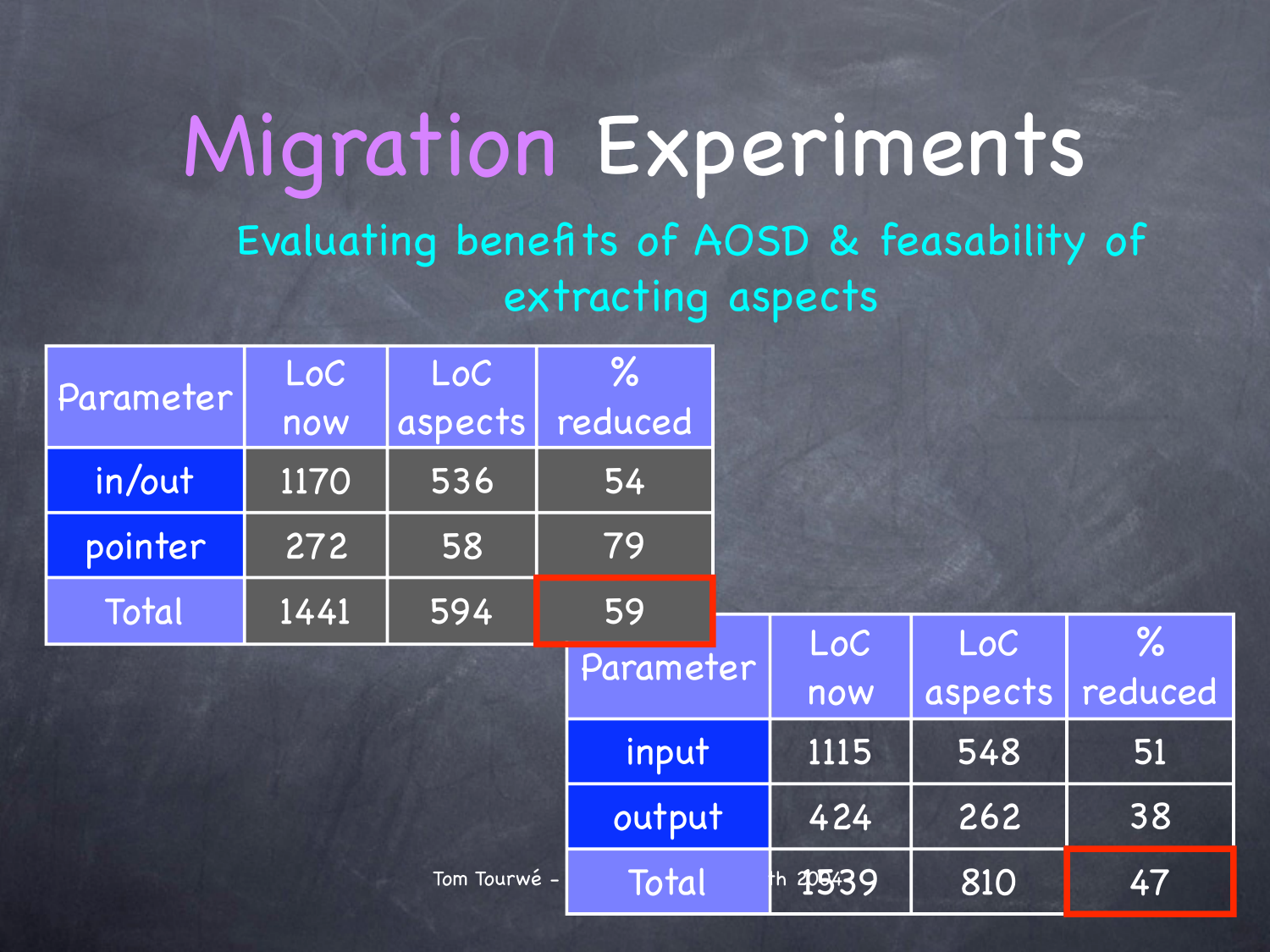### Evolution Issues

Aspect evolution aspect-oriented refactoring? Base code evolution aspect-aware refactoring? Impact of one on the other and vice versa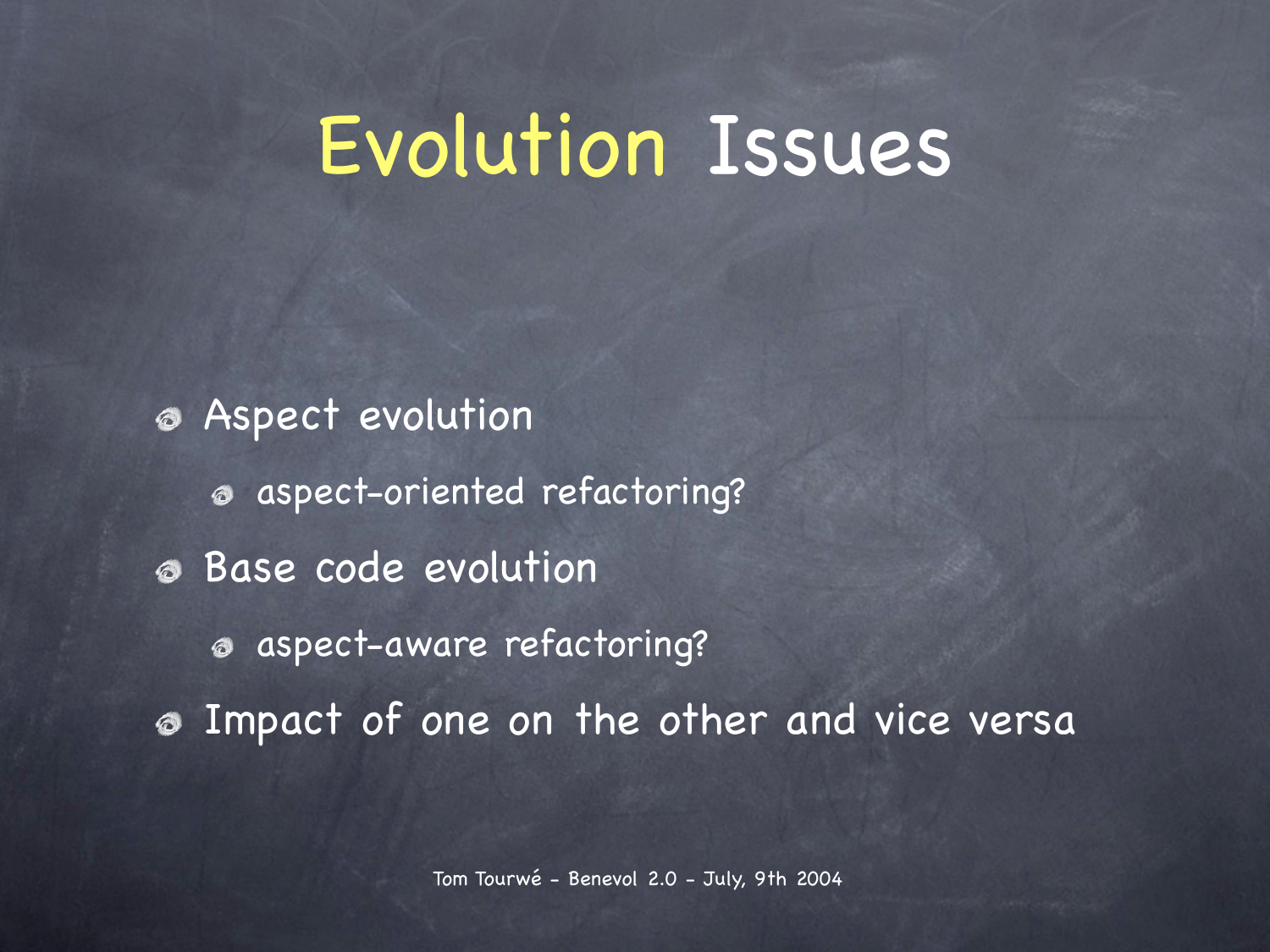# Evolution Experiments

#### Aspect-aware Refactorings?



Tom Tourwé - Benevol 2.0 - July, 9th 2004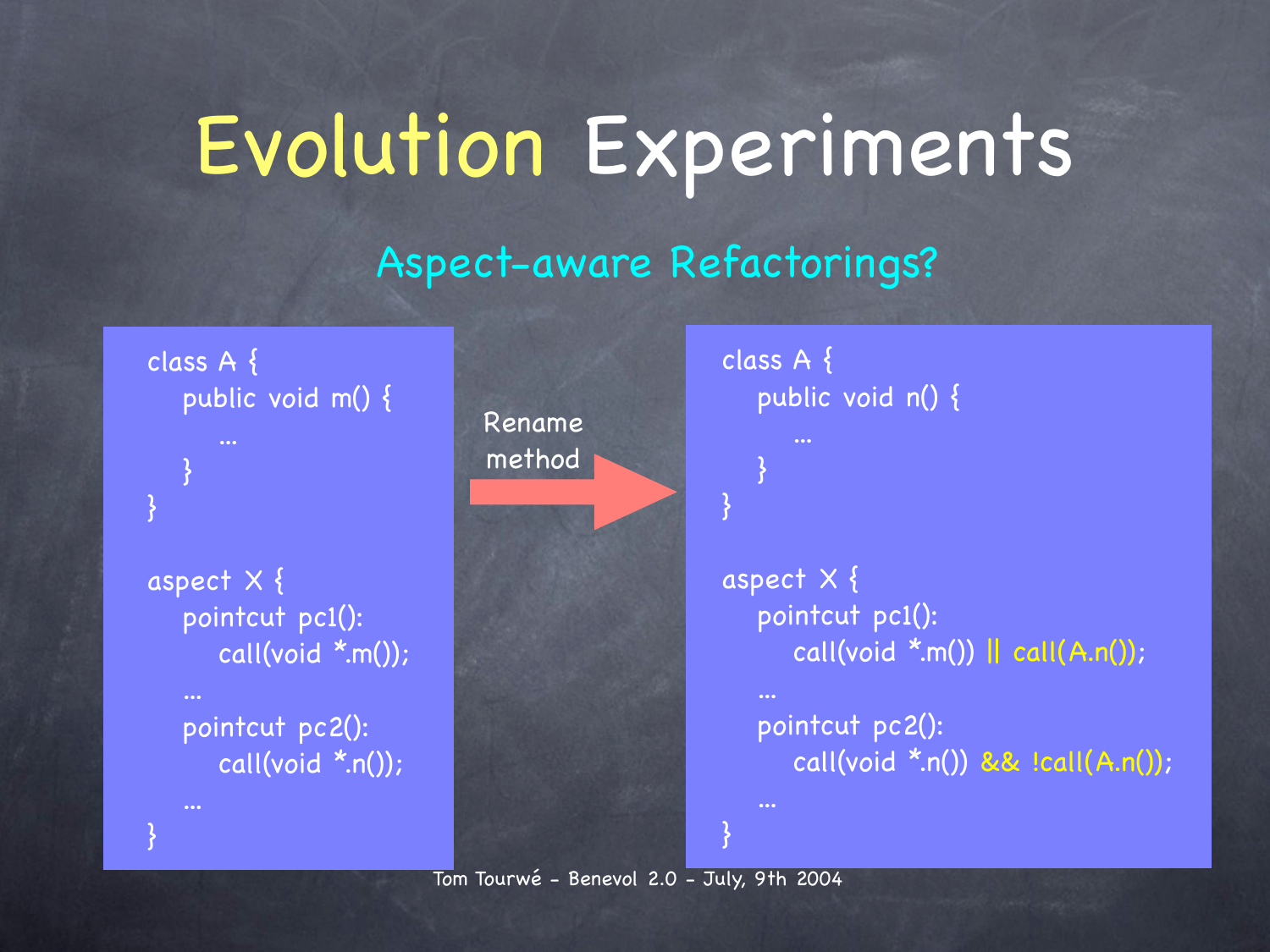# Evolution Experiments

}

}

}

}

Tom Tourwé - Benevol 2.0

#### Aspect-oriented Refactorings?

```
private String rentalStatement(Rental each) {
 String result = "";
 result += "\t" + each.getMovie().getTitle();
result += "\t" + each.getCharge() + "\n";
 frequentRenterPoints += each.getFRP();
 return result;
```
}

}

```
private String statementFooter() {
 String result;
 result += "You earned " + frequentRenterPoints + 
            " frequent renter points";
 return result;
```
after(Customer c, Rental each): call(String rentalStatement(...)) && args(each) && target(c) {

c.totalAmount += each.getCharge();

```
String around(Customer c):
  call(String statementFooter(..)) && target(c) {
    String result = proceed(c);
    return result += "Amount owed is " + 
               totalAmount + "\n";
```
after(Customer c, Rental each): call(String rentalStatement(...)) && args(each) && target(c) { c.frequentRenterPoints += each.getFRP();

String around(Customer c): call(String statementFooter(..)) && target(c) { String result = proceed(c); return result += "You earned " + frequentRenterPoints + " frequent renter points";